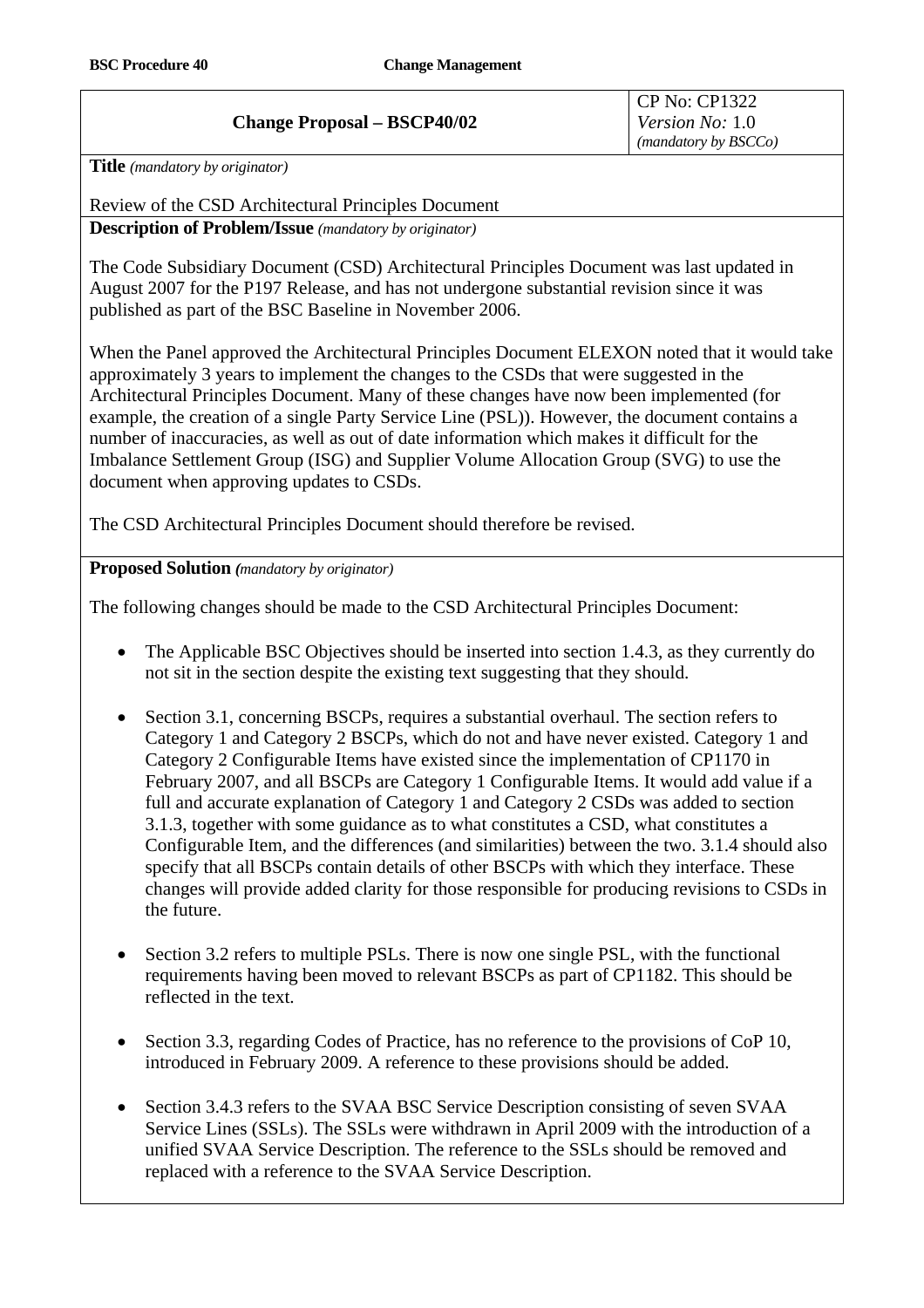- Section 3.4.4 suggests that a Service Description should contain a requirement for the provision by a BSC Agent of a help desk service. Individual BSC Agent Help Desks have been combined into the BSC Central Services Desk, and therefore this reference should be removed.
- Section 3.7 suggests that the Reporting Catalogue covers both SVA and CVA reporting. The document covers only CVA Reporting; this sentence should be amended accordingly.
- A number of miscellaneous typographical revisions should be made.

**Justification for Change** *(mandatory by originator)* 

The Panel, or its delegated authority in the form of Panel Committee(s), is required to assess and approve changes to Code Subsidiary Documents in accordance with the CSD Architectural Principles Document. It is important that the CSD Architectural Principles Document is of sufficient quality to provide a basis for the production, review and approval of future changes to CSDs.

**To which section of the Code does the CP relate, and does the CP facilitate the current provisions of the Code?** *(mandatory by originator)* 

Section F: Modification Procedures.

The CP would facilitate the creation and modification of CSDs as currently set out in BSC Section F 3.

**Estimated Implementation Costs** *(mandatory by BSCCo)* 

2.5 ELEXON Man Days effort, equating to £600.

**Configurable Items Affected by Proposed Solution(s)** *(mandatory by originator)* 

Code Subsidiary Document Architectural Principles Document

This document is owned and managed by the Panel and any request to change it will be addressed directly to that body, following consultation with BSC Parties and recommendations from the Imbalance Settlement Group and Supplier Volume Allocation Group.

**Impact on Core Industry Documents or System Operator-Transmission Owner Code** *(mandatory by originator)* 

N/A

**Related Changes and/or Projects** *(mandatory by BSCCo)* 

N/A

**Requested Implementation Date** *(mandatory by originator)* 

June 2010.

**Reason:** 

The CP should be implemented in the next available Release.